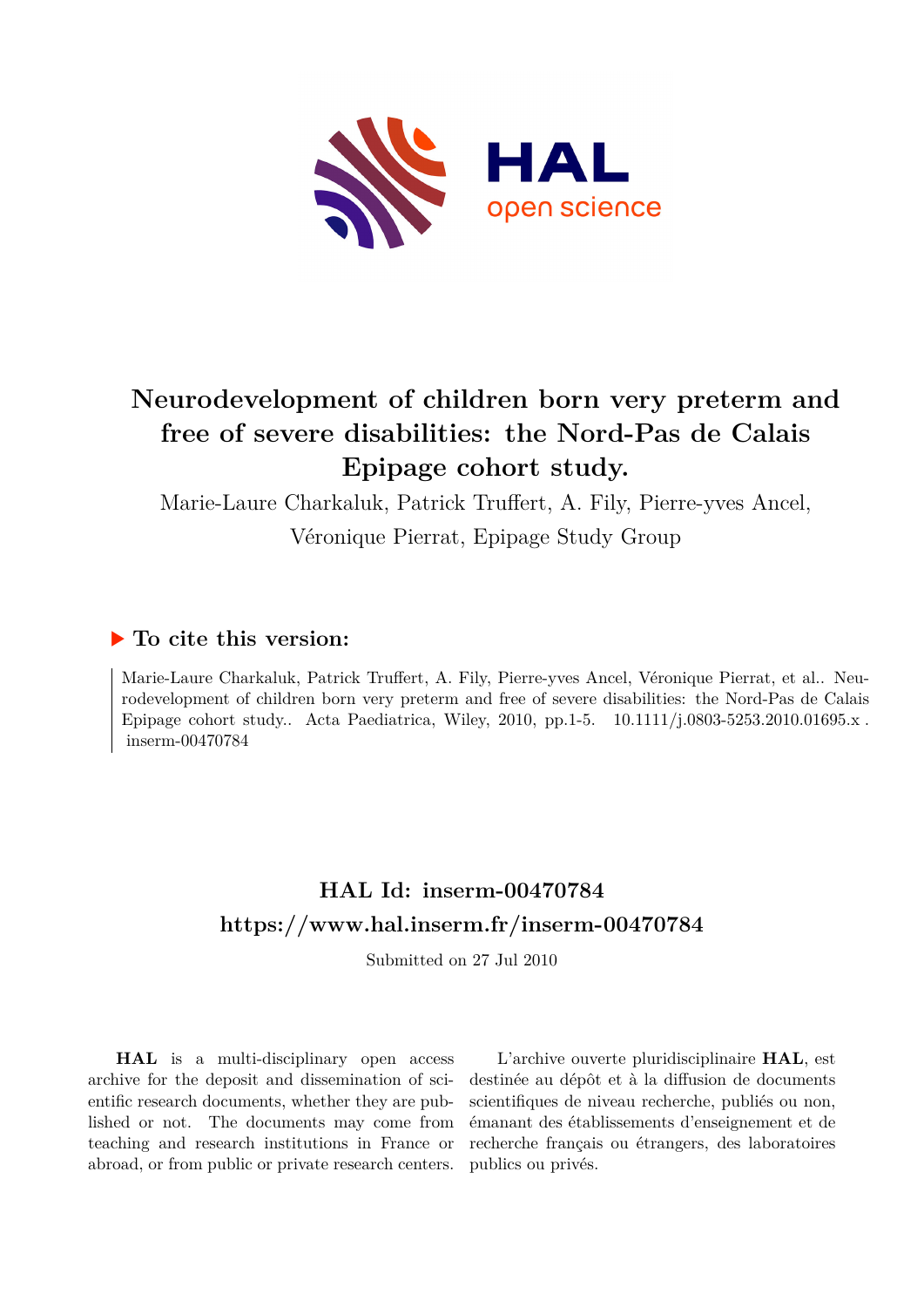# **Neurodevelopment of children born very preterm and free of severe**

## **disabilities: The Nord-Pas de Calais Epipage cohort study.**

Charkaluk ML<sup>1,3,4</sup>, Truffert P<sup>2,3</sup>, Fily A<sup>2</sup>, Ancel PY<sup>3,4</sup>, Pierrat V<sup>2,3</sup>

for the Epipage study group.

1 Clinique de pédiatrie Saint Antoine, Hôpital Saint Vincent de Paul, boulevard de Belfort, F-59020 Lille cedex, France.

2 Service de Médecine Néonatale, Hôpital Jeanne de Flandre, avenue Eugène Avinée, F-59037 Lille cedex, France.

3 INSERM, UMR S 953, IFR 69, Research Unit on Perinatal Health and Women's and Children's Health, F-94807,Villejuif, France.

4 UPMC Univ Paris 06, UMR S 953, F-75005, Paris, France.

*Abstract word count*: 201 *Text word count (tables and figure not included):* 3487 *Number of tables:* 3 (including 1 for supplementary material for online publication) *Number of figures:* 1

*Corresponding Author:* M L Charkaluk, Clinique de pédiatrie Saint Antoine, Hôpital Saint Vincent de Paul Boulevard de Belfort BP 387 59020 Lille cedex France Email: charkaluk.marie-laure@ghicl.net tel: 0033320877667 fax: 0033320877668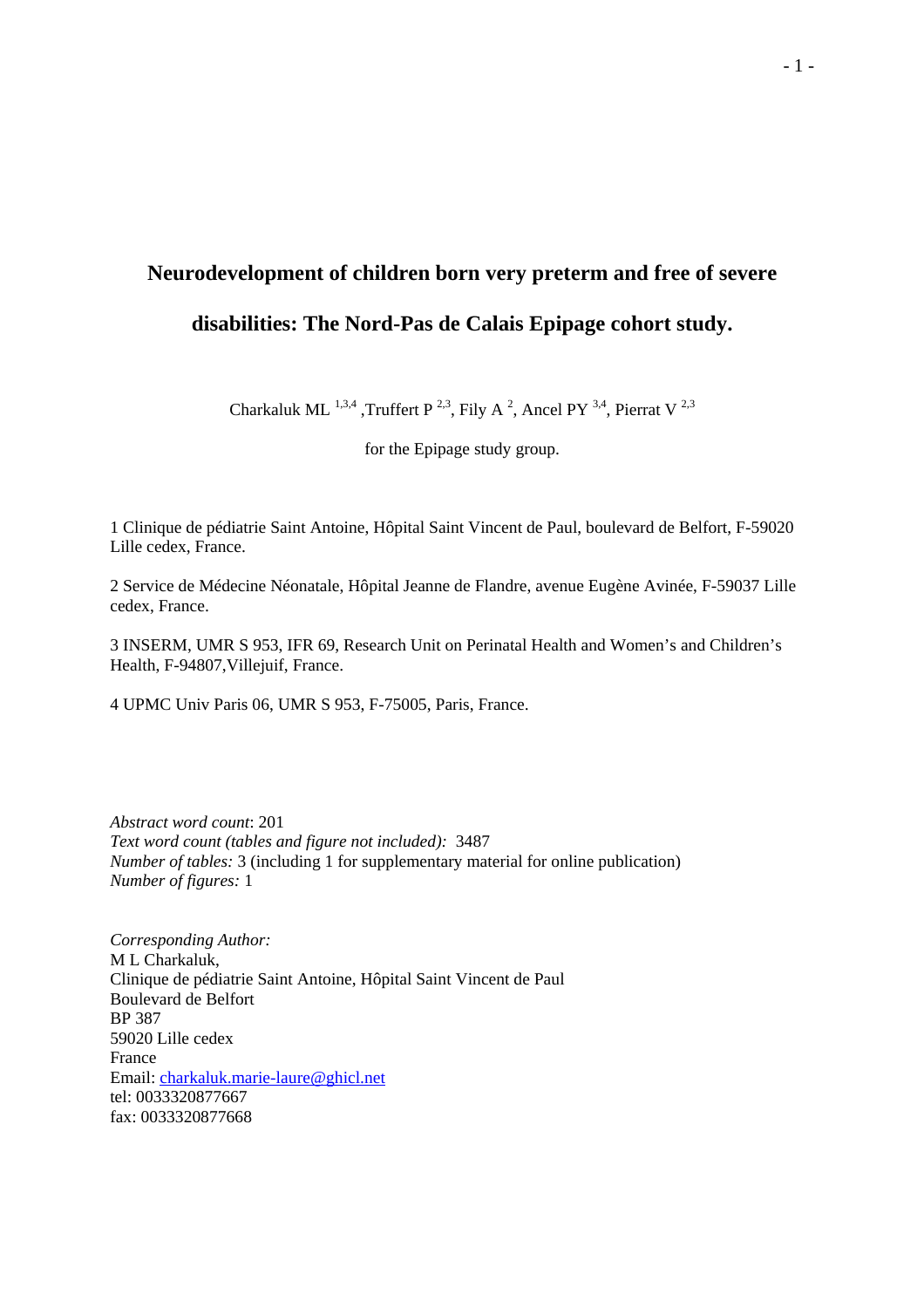#### **ABSTRACT**

Aim: to describe the development of very preterm children free of cerebral palsy or severe sensory impairment in the domains of gross and fine motor functions, language and sociability at a corrected age of 2 years; to identify factors associated with performances in each domain.

**Methods:** 347 children born in 1997 before 33 weeks of gestation, part of the EPIPAGE populationbased cohort study, had their psychomotor development assessed with the Brunet-Lezine scale. **Results:** The study population had a mean gestational age of  $30.1 \pm 2.0$  weeks. Lower developmental quotients (DQ) were observed in the study group compared to the reference sample (96  $\pm$ 13 vs 104  $\pm$ 8, p<0.01). Fine motor function, language and sociability were all affected with a p value  $\leq 0.01$ . Multivariate analysis showed that duration of intubation and parents' educational and occupational level were the only variables significantly related to each developmental domain  $(p<0.01)$ .

**Conclusions:** Children very preterm and free of severe disabilities had mild delays in multiple areas of development. The mechanisms by which neonatal factors played a role need further investigation. However socioeconomic status had a great impact on development and our results underline the need for improved support of socioeconomically disadvantaged parents after a preterm birth.

**Keywords:** neurodevelopmental outcome; follow-up studies; premature infant; social-environmental risk factors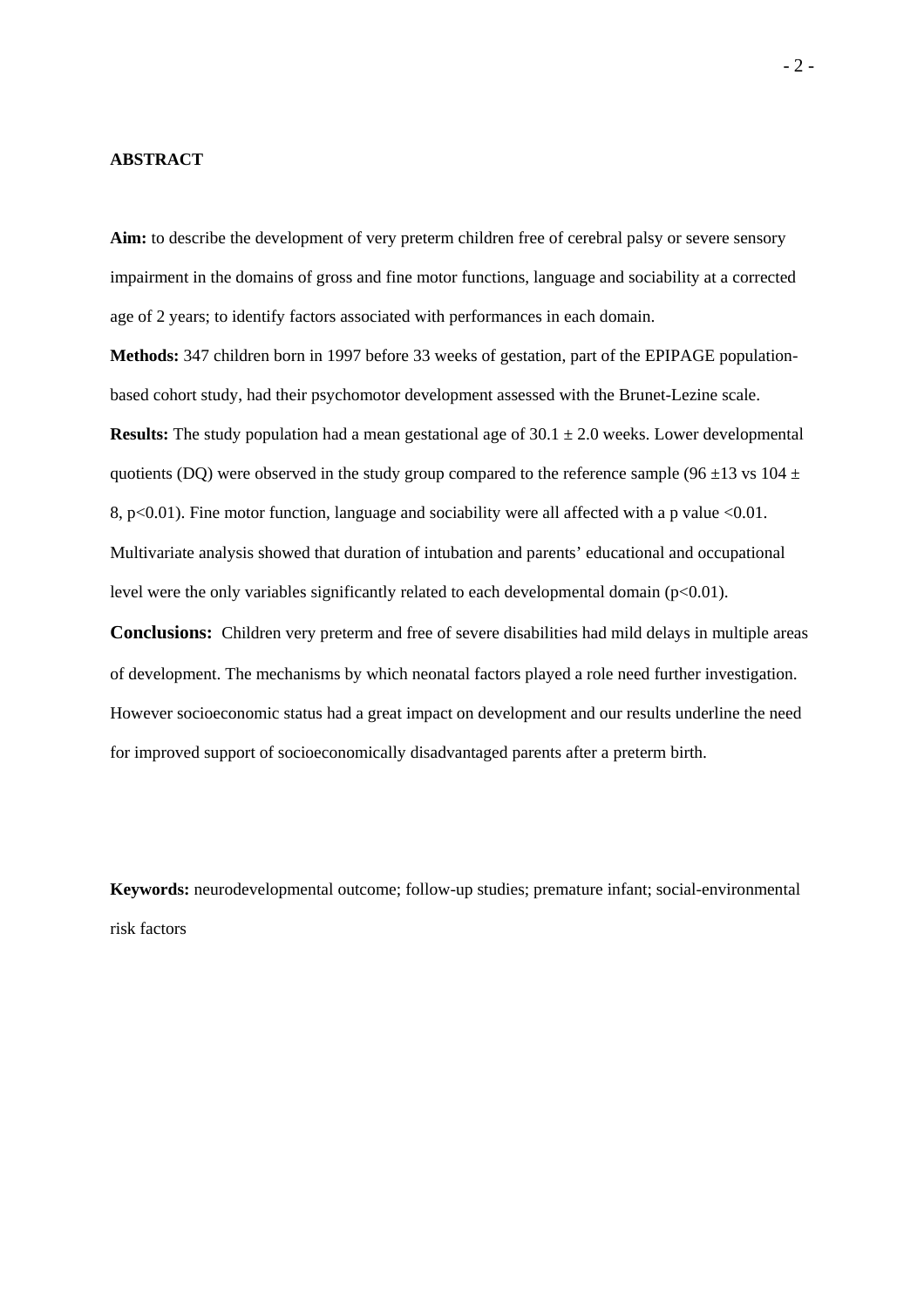There is mounting public and professional concern worldwide regarding the long-term outcome of preterm babies. The prevalence of sequelae reported in different countries is very similar, with cognitive impairment being the most common disability.(1) Cognitive impairment now requires assessment that extends beyond traditional intelligence quotients (IQ).(2) Indeed, executive and sensorimotor functions, attention, language, visuospatial processes, memory, behavioral adjustment may all contribute to this deficit.(2)

Follow-up data available from epidemiological studies carried out in the first two years after a preterm birth mainly focus on detection of serious impairment: cerebral palsy (CP), severe sensory impairment or developmental delay. Recent epidemiological research is mainly directed towards children born at an extremely low gestational age (GA), because of ethical concerns about resuscitation of these children. Data available for this population around two years of age show that their mean developmental quotient (DQ) is below 70 in 15 to 46 % of cases.(3) However, the vast majority of the prematurely born population with cognitive deficits and associated learning disorders is made up of children born at a greater GA. Most of the data available from population based cohorts of children born very preterm involve children who were born before prenatal corticotherapy and surfactants were widely used.(4,5). However it has been shown recently that neurodevelopmental impairments by the age of four years are still common in children born before 33 weeks of GA in the late 1990's.(6,7) These data have to be confirmed by others in Europe. The Epipage population-based cohort provided large amounts of data on babies born before 33 weeks in 1997 in nine French areas. Overall, 2357 infants surviving at discharge were enrolled in a follow-up study. The overall outcome at 5 years has already been published.(8) In the Nord Pas-de-Calais area, one of the study areas, an evaluation of global development was made on children at a corrected age (CA) of two years.(9) The magnitude of the cohort allowed us to study in more detail the development of children free of CP or severe neurosensory impairment and who were therefore considered to have 'normal' development. We hypothesized that minor impairments could be observed in multiple domains as early as two years of age. We compared the results with those obtained from babies born at term, and tried to identify factors related to development in each domain studied.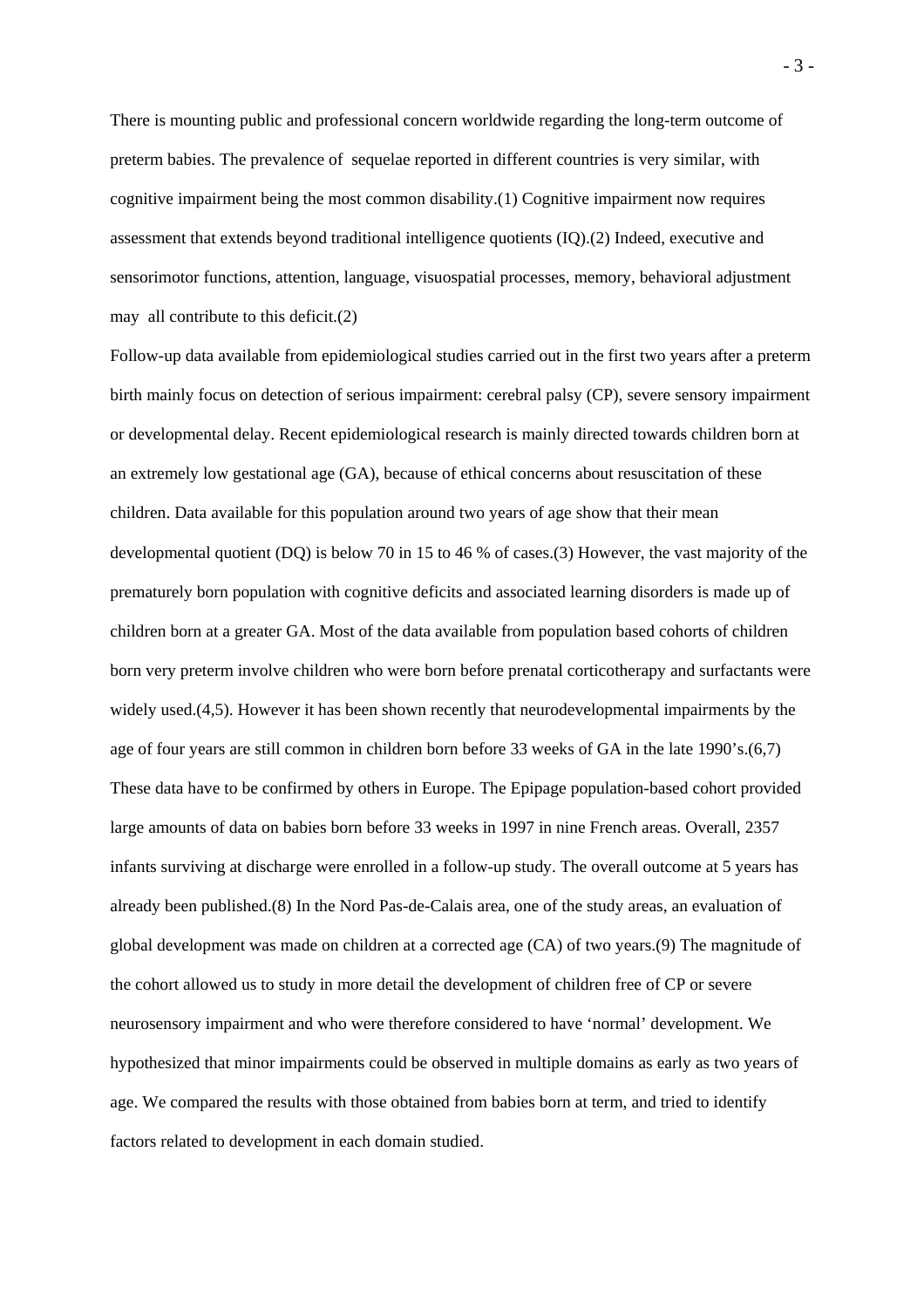#### **METHODS**

#### **Population**

Our study population was described elsewhere.(9) During the study period, 634 children were born alive at a GA of less than 33 weeks. Two children with congenital anomalies interfering with development were excluded and 546 surviving children were included in the follow up.

#### **Evaluation at two years CA**

Pediatricians from the neonatal teams performed standardized neurological examinations as well as an assessment of hearing and vision on children at a CA of two years. CP was defined according to the European Cerebral Palsy Network.(10) Severe sensory impairments were blindness or requirement of a hearing aid. The revised Brunet-Lézine (BLR) scale was used to evaluate development.(11) Written informed consent was obtained from families of all children participating in the study. The study received the approval of the "Commission Nationale de l'Informatique et des Libertés".

#### **The revised Brunet-Lézine scale (BLR scale)**

This early childhood psychomotor development scale covers four domains of development: gross motor function (GM), fine motor function (FM), language (L), and sociability (S). Four separate DQs can be calculated for children aged 2 to 30 months that, combined, yield a global DQ. Means and standard deviations of sub scores according to age are available for each domain and for the global quotient.(11) The distribution of the differences between the global DQ and each of the separate DQ are tabulated, enabling children with specific patterns of developmental delay to be identified. Children were considered to have an achievement discrepancy if the difference between the global DQ and at least one partial DQ was a value obtained by only 5 % of the reference sample. The test was revised between 1994 and 1996 on a sample of 1032 French children born at term, from single pregnancies with a birth weight greater than 2400g.(11)

#### **Factors associated with global and partial DQs**

The following variables were selected *a priori* and studied in relation to DQs: GA, sex, small for gestational age (SGA), clinical risk index for babies (CRIB), duration of intubation, educational level and parents' occupation, severe cerebral ultrasound abnormalities, postnatal administration of corticosteroids and breastfeeding at discharge. Gestational age refers to completed weeks of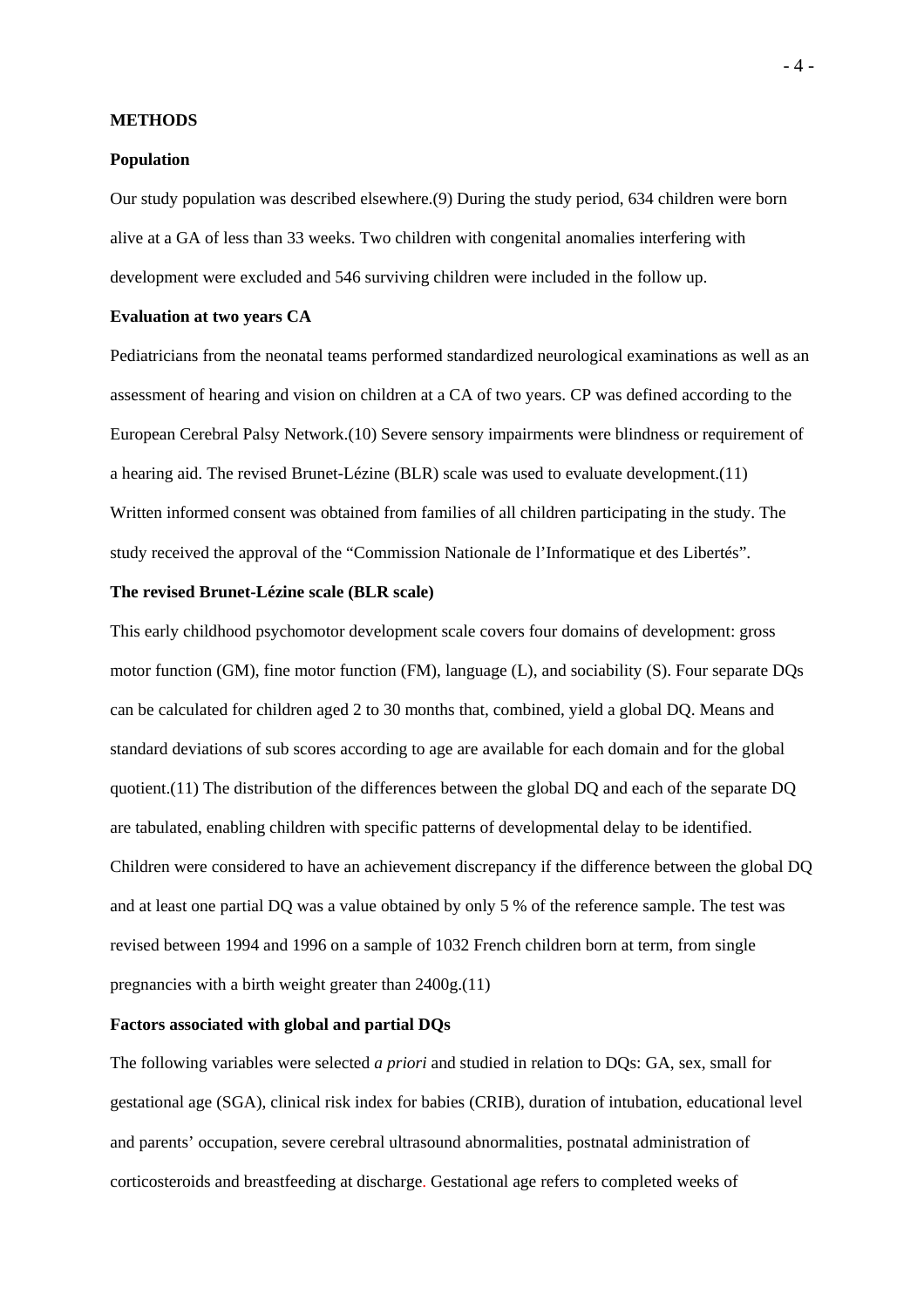amenorrhea and was the best obstetric estimate based on the date of last menstrual period and an early prenatal ultrasound scan, which is a routine practice in France. Birth weight scores, as a function of sex and GA, were derived from our own population of admitted babies. Children SGA were defined as babies having a birth weight  $< 10<sup>th</sup>$  percentile for sex and GA. Severe cerebral ultrasound abnormalities included cystic leukomalacia and severe intraventricular haemorrhage defined as Papile's grade III or IV.(12) These medical and social factors were selected because they are known to be associated with the overall neurological outcome of very preterm children, although their relationship with development in each domain remains unknown.(9)

#### **Statistical analysis**

We first described the population in terms of global and partial DQs. The Student's t-test was used to compare results with those obtained by children of the reference sample. For all quantitative data, results were given as mean ± standard deviation (SD).

STATA, version 9.0, was used to perform univariate and multivariate regression analyses (Stata Corp, college Station, Texas, USA), to identify factors associated with variations in global and partial DQs. Relationships between each factor and the DQ were first studied using t-tests or analysis of variance. Factors associated with DQs with a p <0.20 were included in the multivariate model. GA had to be one of the variables, because of its central role.(1) The multivariate model presents mean variations of scores for each factor after adjustment for other factors.

#### **RESULTS**

#### **Population**

The population is described in figure 1. A clinical examination was performed on 461 children with a CA of 24 months  $\pm$  5 weeks. Four hundred and sixteen were free of CP or neurosensory impairment. A BLR test was performed on 347 (83 % of those free of CP or neurosensory impairment). These 347 children were born at a mean GA of  $30.1 \pm 2.0$  weeks with a mean birth weight of  $1390 \pm 403$  g;  $80\%$ received corticosteroids antenatally, and 41 % received surfactant ; 177 (51 %) underwent intubation, with a mean duration of  $7.7 \pm 11.4$  days (median = 3 days). Compared with these 347 children, the 45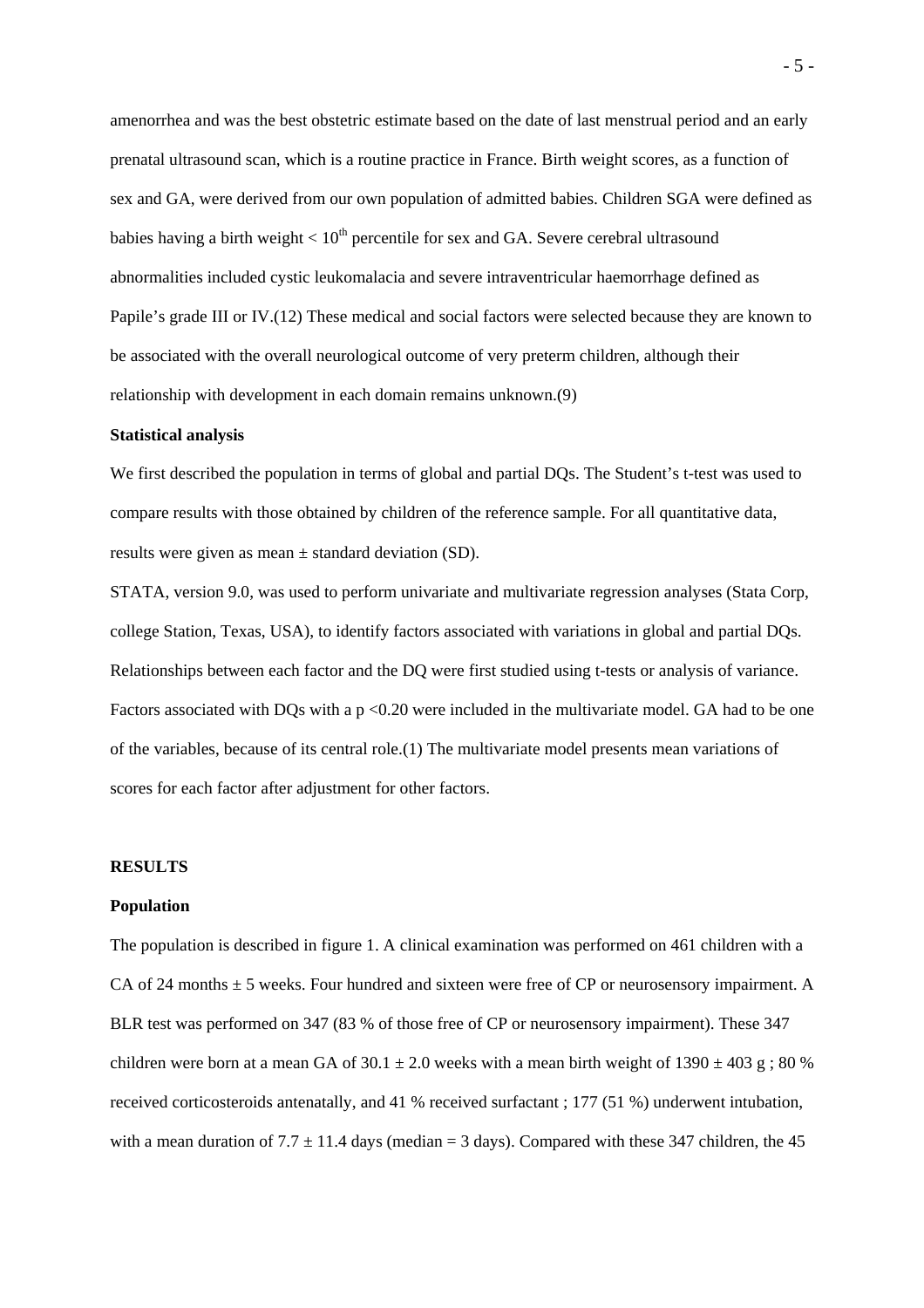children with CP and/or severe sensory impairment were born at a significantly lower GA of 29.0  $\pm$ 2.2 weeks ( $p<0.01$ ).

#### **Children lost to follow-up and who refused the test**

Children lost to follow-up  $(N=85)$  together with children who refused the test  $(N=69)$  differed from those involved in the study in a number of ways: they were more frequently boys ( $p=0.03$ ) and SGA  $(p=0.02)$ . They had a higher CRIB score  $(p<0.01)$ , and were more often diagnosed as having severe ultrasound abnormality ( $p=0.02$ ). Their parents had a lower educational ( $p<0.01$ ) and occupational (p<0.01) level.

#### **Results of the BLR scale**

Global DQ was significantly lower in the study population than that of the reference sample  $(p<0.01)$ (Table 1). Significant differences between very preterm babies and babies born at term were observed in all the domains except GM function. Eight children  $(2.3\%)$  had a DQ < 70 and 62 (17.9 %) had a  $DO < 85$ .

Twenty-four children (6.9 %) had an achievement discrepancy in at least one developmental domain. All but one had a global  $DQ > 85$ . Six had a delay in only one domain (FM:  $n = 5$ , L:  $n = 1$ ). The 18 others showed high performance in at least one domain compared to the global DQ.

#### **Factors associated with partial DQs**

As no difference in GM function was observed between the study population and the reference sample, the analysis of risk factors focused on the three other domains evaluated with the BLR scale. Results of the univariate analysis are shown in Table S1 (in Supplementary Material online). All the factors studied, except being SGA, were related to global DQ ( $p < 0.20$ ). In the multivariate analysis (Table 2), global DQ was related to sex  $(p=0.01)$ , duration of intubation, parental educational level and occupation ( $p<0.01$ ). The three latter factors were all significantly related to FM, L and S DQs. LDQ was lower in babies born before 32 weeks ( $p=0.05$ ), in boys ( $p<0.01$ ) and in children born SGA  $(p=0.02)$ . S DO was higher in girls (p<0.01). Although breastfeeding at discharge was associated at p <0.20 with each of the partial DQs in the univariate analysis, this relation was no more significant after multiple adjustment.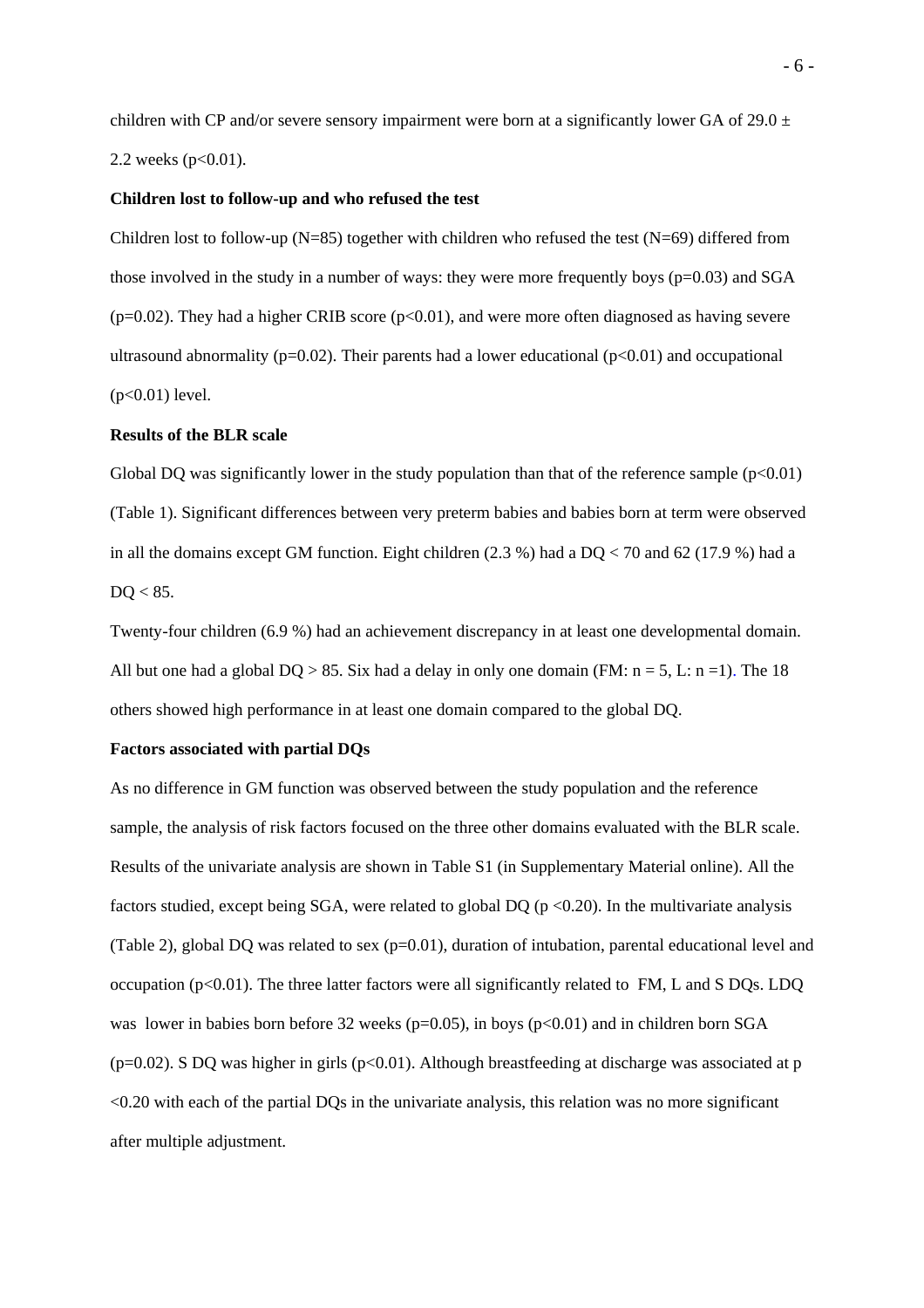#### **DISCUSSION**

This large cohort included children born very preterm in the late 1990's, free of CP or severe sensory impairment. The mean DQ at 2 years CA was within the average range but approximately 0.5 SDs below the mean for term birth weight children born during the same period of time. Developmental delay, although small, was statistically significant and may be clinically meaningful for the individuals.(13) All but one of the areas of development evaluated on the BLR scale were delayed. Factors consistently associated with the partial DQs were: duration of intubation and parental level of education or occupation. GA < 32 weeks and being SGA were associated with lower LDQ. Language and sociability DQs were significantly lower in boys.

The results of this study indicating that very preterm birth is associated with deficiencies in a wide range of abilities are consistent with previous reports.(5,14) However, this is a cohort established in the post-surfactant era and not only extremely preterm babies were included but all very preterm children born up to 33 weeks GA. Recent Magnetic Resonance Imaging findings in preterm are in favor of a reduction in total tissue volume, and thus neuroimaging as well as neurodevelopmental abnormalities detected in preterm babies appear to be relatively diffuse, involving multiple neural systems.(15,16) The population was geographically determined and thus not subject to referral bias. Developmental delay was observed as early as 2 years of age and this may lead to early intervention. Only children free of CP or severe neurosensory impairment were included in our cohort. Although mild CP cannot always be diagnosed at 2 years CA, GMDQ of the study group was not different from the reference sample.(11) It has been shown that an assessment of gross motor function considerably increases the reliability of CP diagnosis, especially in mild CP.(17) Thus, underestimation of CP is mild in our cohort. We assume that most of the children with moderate developmental delay were excluded. Indeed, only 2.3% of the children had a DQ <70 which is considerably lower than described by others.(18) Moderate developmental delay have been shown to be over represented in children unable to perform the full test. These children, who represented 16.5 % of the study group, together with those lost to follow up may have contributed to an overestimation of the DQs for the global population.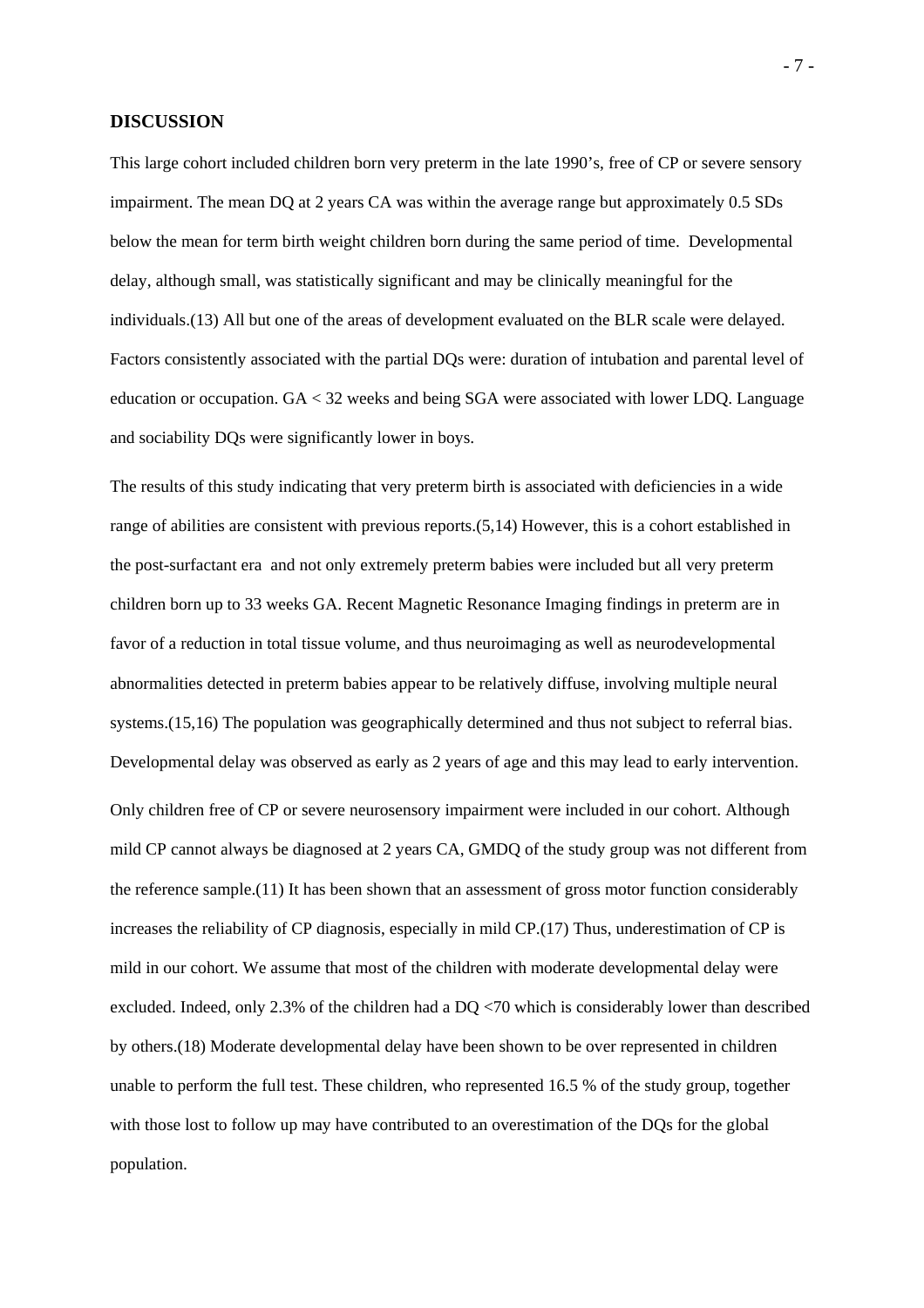We found no significant impact of GA on development, except in the domain of language. However our group of extremely preterm babies which is at highest risk of later cognitive impairment, was too small to observe any difference.(19) We observed apparent highest LDQ in children born at 32 weeks compared to children born earlier. Being SGA was also related to LDQ but not to performance in other domains. The temporal lobe which is responsible for language process is among the latest to develop mature gyri, and shows increased vulnerability to hypoxic injury.(20) This may explain partly why children born SGA or before 32 wks had lower LDQs, but this still has to be confirmed. Being a boy was related to language and sociability DQ. No sex differences were observed in the reference sample in the different domains.(11) There are several explanations for male vulnerability and for example the role of estrogens in brain maturation has been recently studied.(21, 22)

Much of the improvement in survival observed along the years is attributed to the increased use of antenatal steroids, more aggressive approaches to delivery room resuscitation and surfactant replacement.(23) However, these measures did not appear to have improved the cognitive outcome of preterm babies.(24) The causes of adverse outcomes are multiple. Neonatal morbidity, social and environmental factors have to be considered, as well as the type of long-term problems experienced by children who require neonatal intensive care. In our group of children the duration of intubation was associated with a lower DQ in each of the domains studied. In a previous study, the total number of days of assisted ventilation was correlated with altered behavior around term in very preterm infants.(25) The relationship between duration of intubation and outcome is complex, with numerous confounding factors. Duration of intubation is obviously linked to the severity of respiratory distress and associated disorders. It may also be a marker of stress and painful events experienced by the baby. The impact of pain on neurodevelopment has been the subject of recent research. Pain enhance neuronal cell death and it has been suggested that cumulative brain damage during infancy leads to a reduction in brain volume, abnormal behavioral and neuroendocrine regulation, and poor cognitive outcomes in childhood and adolescence.(26) Decreasing stress in the Neonatal Intensive Care Units may improve the neurodevelopment of preterm babies and more research is required in this promising area.(27)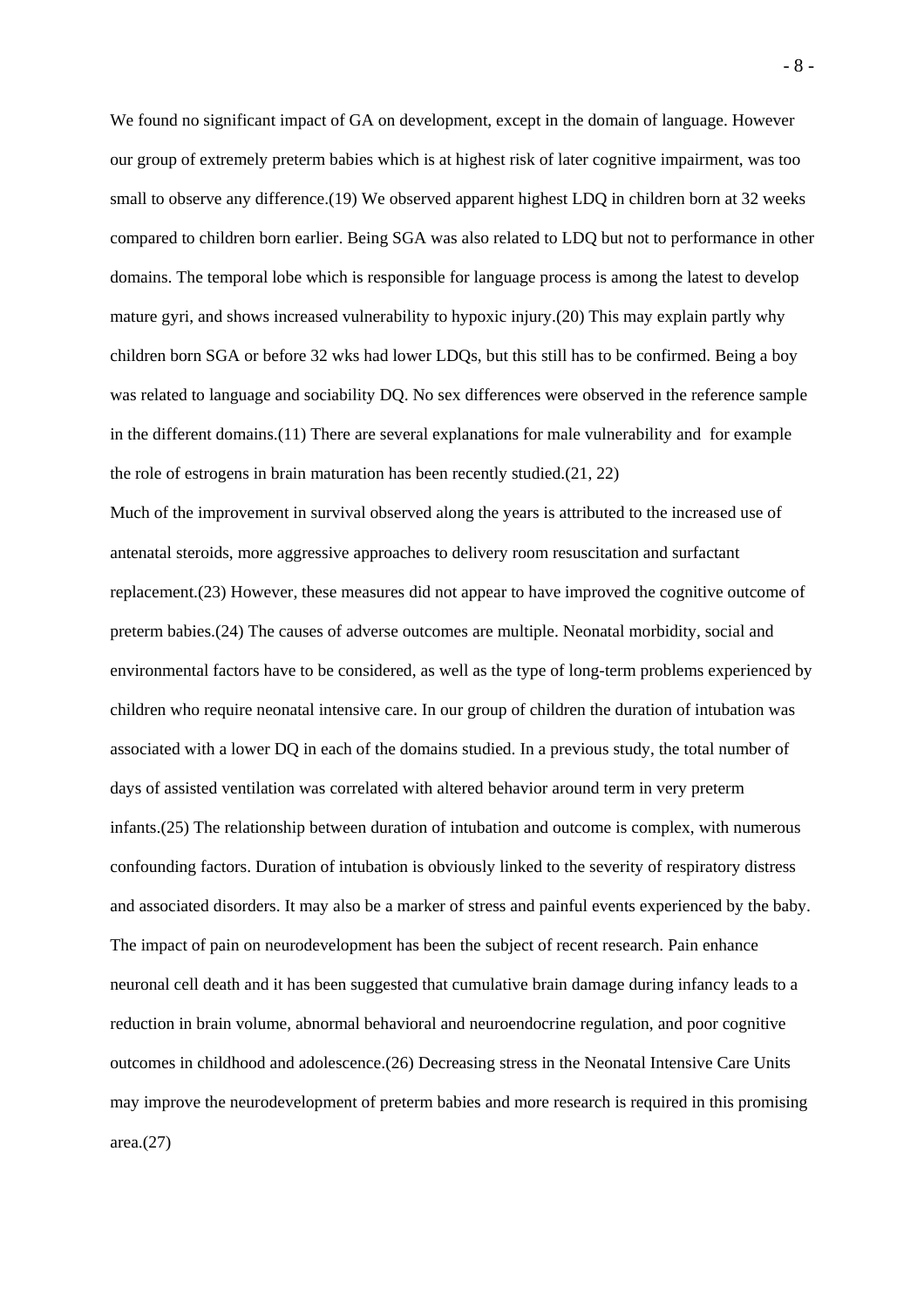Socio economic status (SES) was also correlated with DQs. Other variables may have improved model accuracy. For example, the contribution to development of environmental factors, such as family functioning, social climate and resources, is well-known and found to be associated with outcome.(2) The lack of significant relation between breastfeeding and partial DQs in the multivariate analysis may be explained by the adjustment on SES.(28) It was suggested that socioeconomically disadvantaged groups have fewer personal resources to cope with strenuous life situations and that this influences breastfeeding duration in mothers of very preterm infants.(28, 29) This highlights the need for improved support for socioeconomically disadvantaged parents after a preterm birth.

It is unclear whether data collected at 2 years of age are predictive of later cognitive function. Twentyfour months is a critical transition period in cognitive development when skills in symbolic function, language development and early concept formation emerge.(30) The relationship between development at 2 years of age and cognitive function at 5 and 8 years is currently being studied in our cohort.

Our results suggest that preterm children born in the 1990s with essentially average development display subtle difficulties in multiple domains as early as 2 years CA which can only be traced by appropriate follow-up programs. In that group of children the influence of GA was minimal. Environmental factors after discharge appeared to have a major role in determining the outcome. Interventions aimed at enhancing parent-infant relationship and the self regulatory competence of the baby may give promising results with this population and require careful analysis.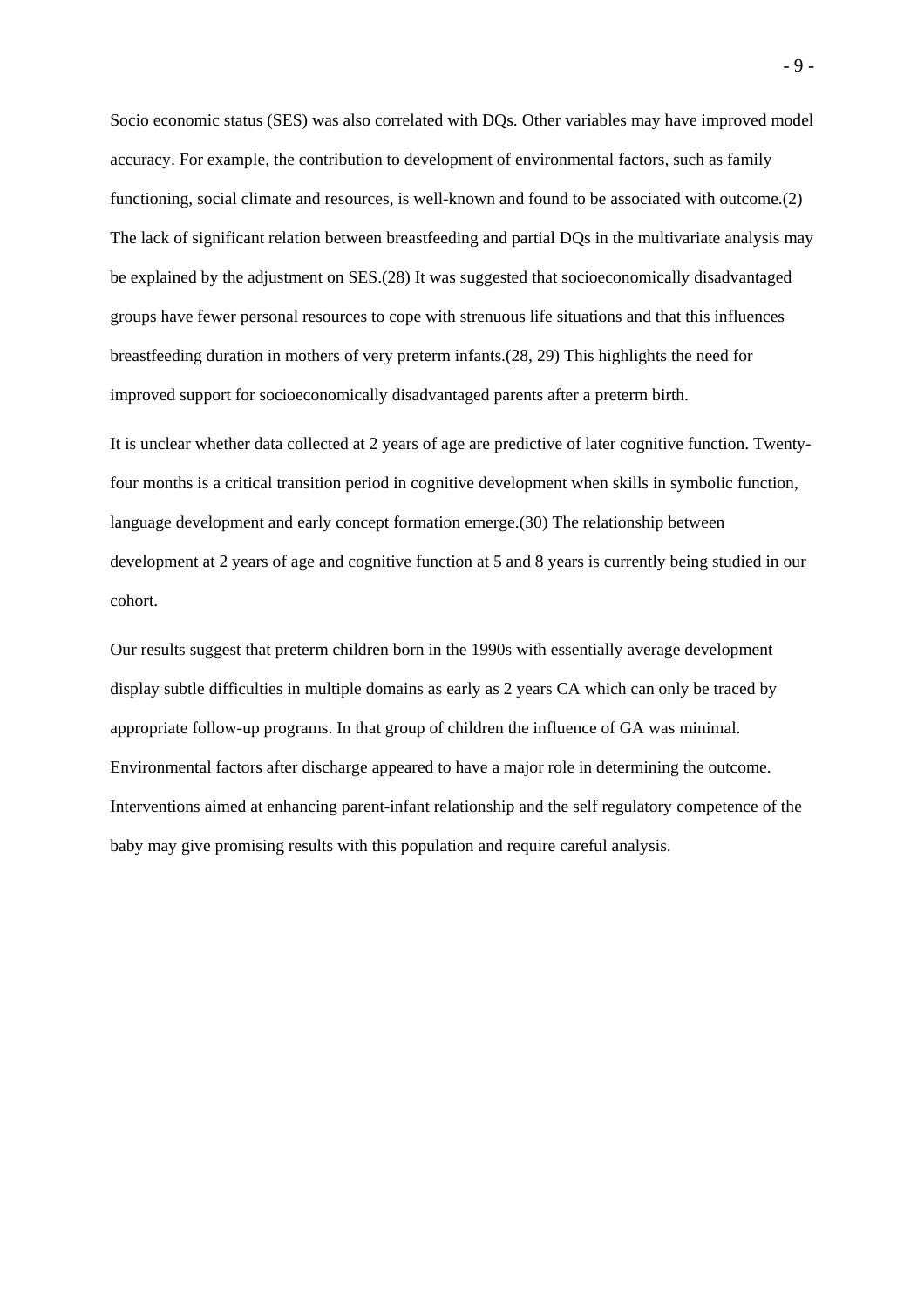#### **ACKNOWLEDGEMENTS**

**Epipage Study group in Nord Pas-de-Calais : Neonatal Networks**  Artois: A Djebarra, S Lucidarme, C Morisot, S Racoussot. Lille Métropole: A Bourlet, M Chenaud, S Enchéry, S Rousseau Littoral: AM Gournay, M Poher, E Robin Hainaut : G Delebarre, B Pindi, C Zaoui-Grattepanche We thank the psychologists for the Brunet-Lézine examinations: Mrs Decoopman, Delfosse, Delporte, Haleze, Hallosserie, Leblond, Lorthioir, Poulain and Soulignac.

#### **CONTRIBUTORS**

PT and VP were responsible for the protocol development, patient screening, enrollment and outcome assessment. AF participated in the analytic framework for the study. MLC, VP, PYA and PT analyzed and interpreted the results. MLC drafted the report. VP contributed to the writing of the manuscript. All authors participated in revision and critical review of the report, and all have seen and approved the final version

#### **LIST OF ABREVIATIONS**

IQ, intelligence quotient; CP, cerebral palsy; GA, gestational age; DQ, developmental quotient; CA, corrected age; BLR : revised Brunet-Lézine; GM, gross motor; FM, fine motor; L, language; S, sociability; SGA, small for gestational age; CRIB, clinical risk index for babies; SD, standard deviation; MRI, magnetic resonance imaging; SES : socio economic status; NICU, neonatal intensive care unit.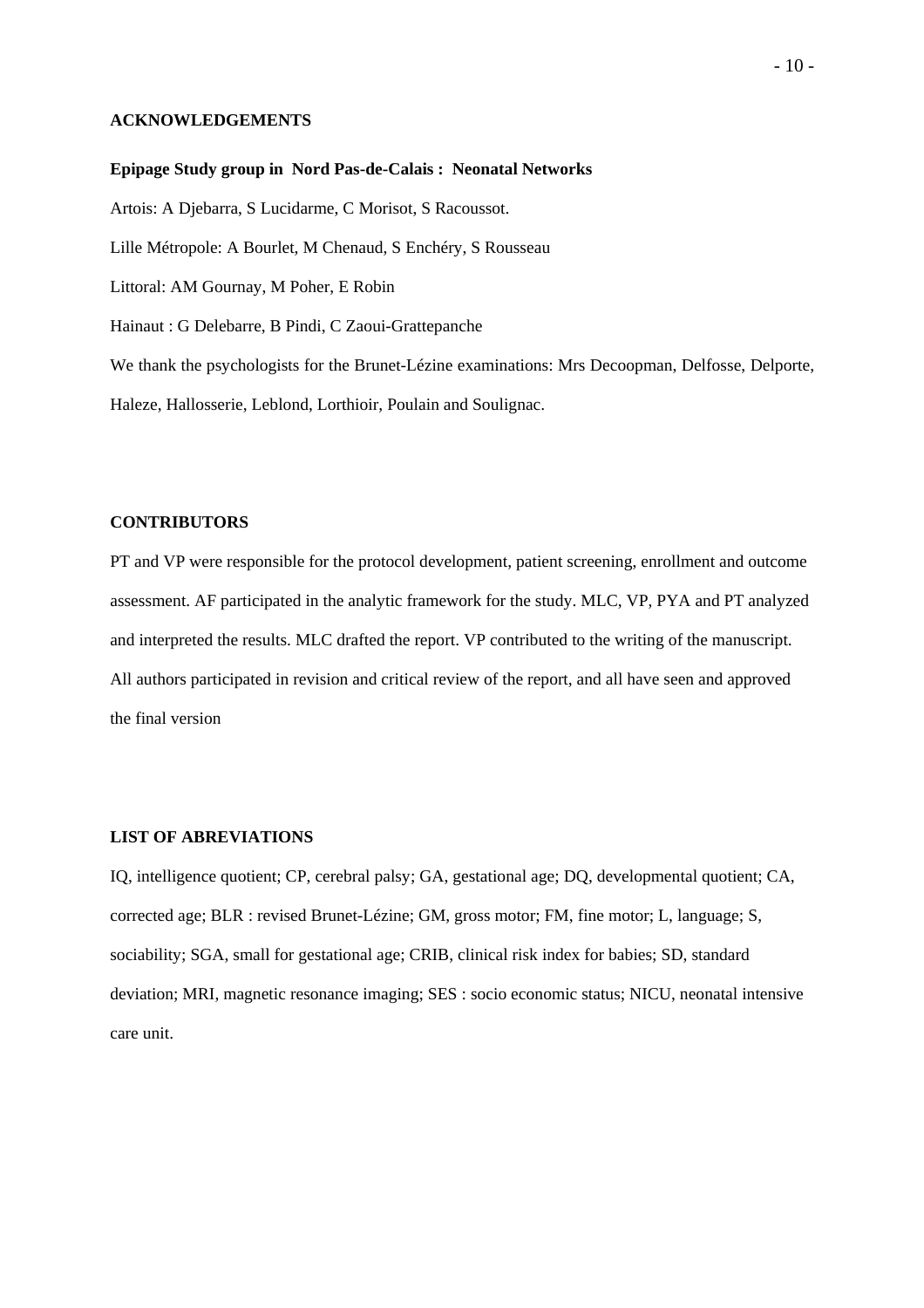#### **REFERENCES**

- 1. Saigal S, Doyle L. An overview of mortality and sequelae of preterm birth from infancy to adulthood. Lancet 2008;371:261-69.
- 2. Aylward G. Cognitive and neuropsychological outcomes: more than IQ scores. Ment Retard Dev Disabil Res Rev 2002;8:234-40.
- 3. Msall M. Neurodevelopmental surveillance in the first 2 years after extremely preterm birth: Evidence, challenges, and guideliness. Early Hum Dev 2006;82:157-66.
- 4. Veen S, Ens-Dokkum MH, Schreuder AM, Verloove-Vanhorick SP, Brand R, Ruys JH. Impairments, disabilities and handicaps of very preterm and very-low-birthweight infants at five years of age. The Collaborative Project on Preterm and Small for gestational age infants (POPS) in the Netherlands. Lancet 1991;338:33-6.
- 5. Wolke D, Meyer R. Cognitive status, language attainment and prereading skills of 6-year-old very preterm children and their peers: the Bavarian Longitudinal Study. Dev Med Child Neurol 1999;41:94-109.
- 6. Woodward LJ, Moor S, Hood KM, Champion PR, Foster-Cohen S, Inder TE et al. Very preterm children show multiple impairments accross multiple neurodevelopmental domains by age 4 years. Arch Dis Child Fetal Neonatal Ed. Published Online first: 22 March 2009. doi:10.1138/adc.2008.146282
- 7. van Baar A, van Wassenaer AG, Briët JM, Dekker FW, Kok JH. Very preterm birth is associated with disabilities in multiple developmental domains. J Pediatr Psychol 2005;30:247-55.
- 8. Larroque B, Ancel PY, Marret S, Marchand L, André M, Arnaud C et al. Neurodevelopmental disabilities and special care for 5-year-old children born before 33 weeks of gestation (the EPIPAGE study): a longitudinal cohort study. Lancet 2008;371:813-20.
- 9. Fily A, Pierrat V, Delporte V, bréart G, Truffert P and the EPIPAGE Nord Pas de Calais Study Group. Factors associated with neurodevelopmental outcome at two years after preterm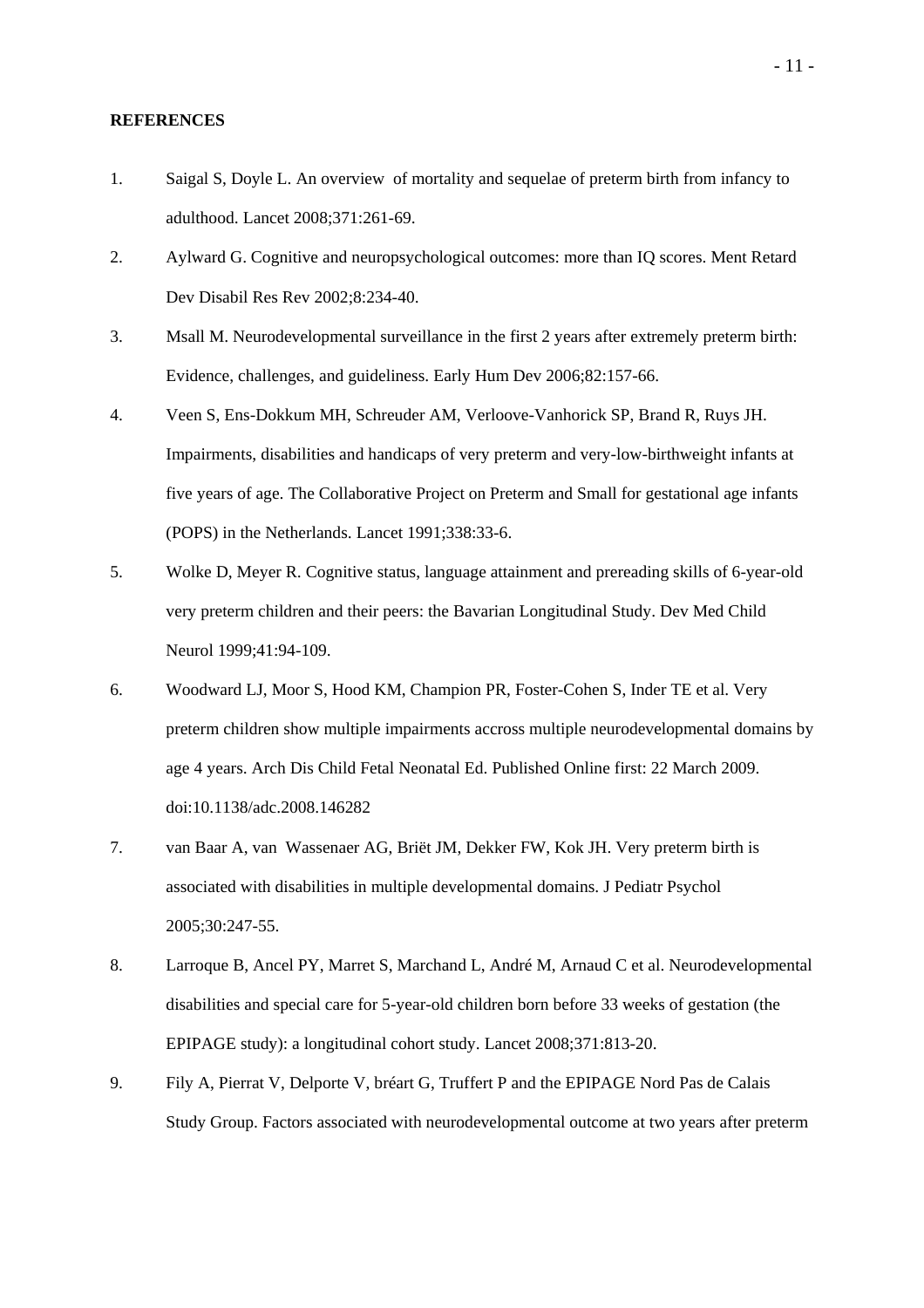birth: The population based Nord-Pas-de-Calais EPIPAGE cohort. Pediatrics 2006;117:357- 66.

- 10. Surveillance of cerebral palsy in Europe. Surveillance of cerebral palsy in Europe: a collaboration of cerebral palsy surveys and registers. Surveillance of Cerebral Palsy in Europe (SCPE). Dev Med Child Neurol 2000;42:816-24.
- 11. Josse, D. Brunet-Lezine révisé : Echelle de développement psychomoteur de la première enfance. Paris: Etablissements d'applications psychotechniques,1997.
- 12. Papile L, Burnstein J, Burnstein R, Koffler H. Incidence and evolution of subependymal and intraventricular hemorrhage: a study of infants with birth weights less than 1,500 gm. J Pediatr 1978;92:529-34.
- 13. Shonkoff J, Hauser-Cram P. Early intervention for disabled infants and their families: a quantitative analysis. Pediatrics 1987;80:650-8.
- 14. Wolke D, Samara M, Bracewell M, Marlow N, the EPIcure Study Group. Specific language difficulties and school achievement in children born at 25 weeks of gestation or less. J Pediatr 2007;152:256-62.
- 15. Inder T, Warfield DK, Wang H, Hüppi PS, Volpe JJ. Abnormal cerebral structure is present at term in premature infants. Pediatrics 2005;115:286-94.
- 16. Kesler SR, Ment LR, Vohr L, Pajot SK, Schneider KC, Katz KH et al. Volumetric analysis of regional cerebral development in preterm children;. Pediatr Neurol 2004;31:318-25
- 17. Paneth N, Qiu H, Rosenbaum P, Saigal S, Bishai S, Jetton J et al. Reliability of classification of cerebral palsy in low-birthweight children in four countries. Dev Med Child Neurol 2003;45:628-33.
- 18. Hack M, Taylor HG, Drotar D, Schluchter M, Cartar L, Wilson-Costello D et al. Poor predictive validity of the Bayley Scales of Infant Development for cognitive function of extremely low birth weight children at school age. Pediatrics 2005;116333-41.
- 19. Marlow N, Wolke D, Bracewell MA, Samara M, EPICure Study Group. Neurologic and developmental disability at six years of age after extremely preterm birth. N Engl J Med. 2005;352:9-19.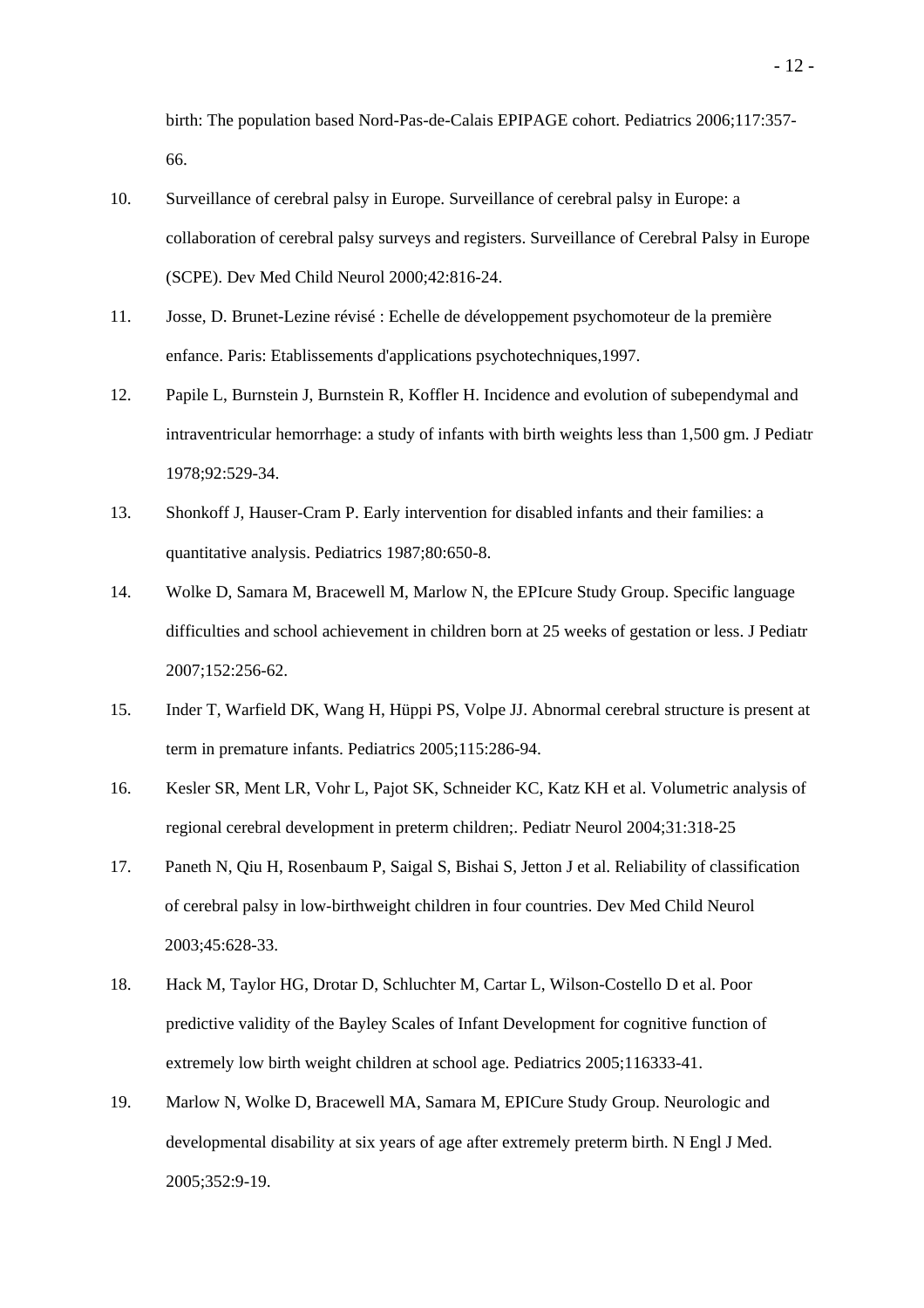- 20. Kesler SR, Vohr B, Schneider CK, Katz KH, Makuch RW, Reiss AL et al. Increased temporal lobe gyrification in preterm children. Neuropsychologia 2006;44:445-53.
- 21. Kraemer S. The fragile male. BMJ 2000;321:1609-12.
- 22. McCarthy M. Estradiol and the developing brain. Physiol Rev 2008;88:91-124.
- 23. Hack M, Fanaroff A. Outcomes of children of extremely low birthweight and gestational age in the 1990's. Early Hum Dev 1999;53:193-218.
- 24. Roberts G, Anderson PJ, Doyle LW and the Victorian Collaborative Study Group. Neurosensory disabilities at school age in geographic cohorts of extremely low birth weight children born between the 1970s and the 1990s. J Pediatr 2009;154:829-34.
- 25. Brown N, Doyle LW, Bear MJ, Inder TE. Alterations in neurobehavior at term reflect differing perinatal exposures in very preterm infants. Pediatrics 2006;118:2461-71.
- 26. Bhutta A, Anand K. Vulnerability of the developing brain. Neuronal mechanisms. Clin Perinatol 2002;29:357-72.
- 27. Als H, Duffy FH, Mc Anulty GB, Rivkin MJ, Vajapeyam S, Mulkern RV et al. Early experience alters brain function and structure. Pediatrics 2004;113:846-57.
- 28. Flacking R, Wallin L, Ewald U. Perinatal and socioecomic determinants of breastfeeding duration in very preterm infants. Acta Paediatr 2007;96:1126-30.
- 29. Gallo L, Matthews K. Understanding the association between socioecomic status and physical health: do negative emotions play a role? Psychol Bull 2003;129:10-51.
- 30. Aylward GP. The relationship between environmental risk and developmental outcome. J Dev Behav Pediatr 1992;13:222-9.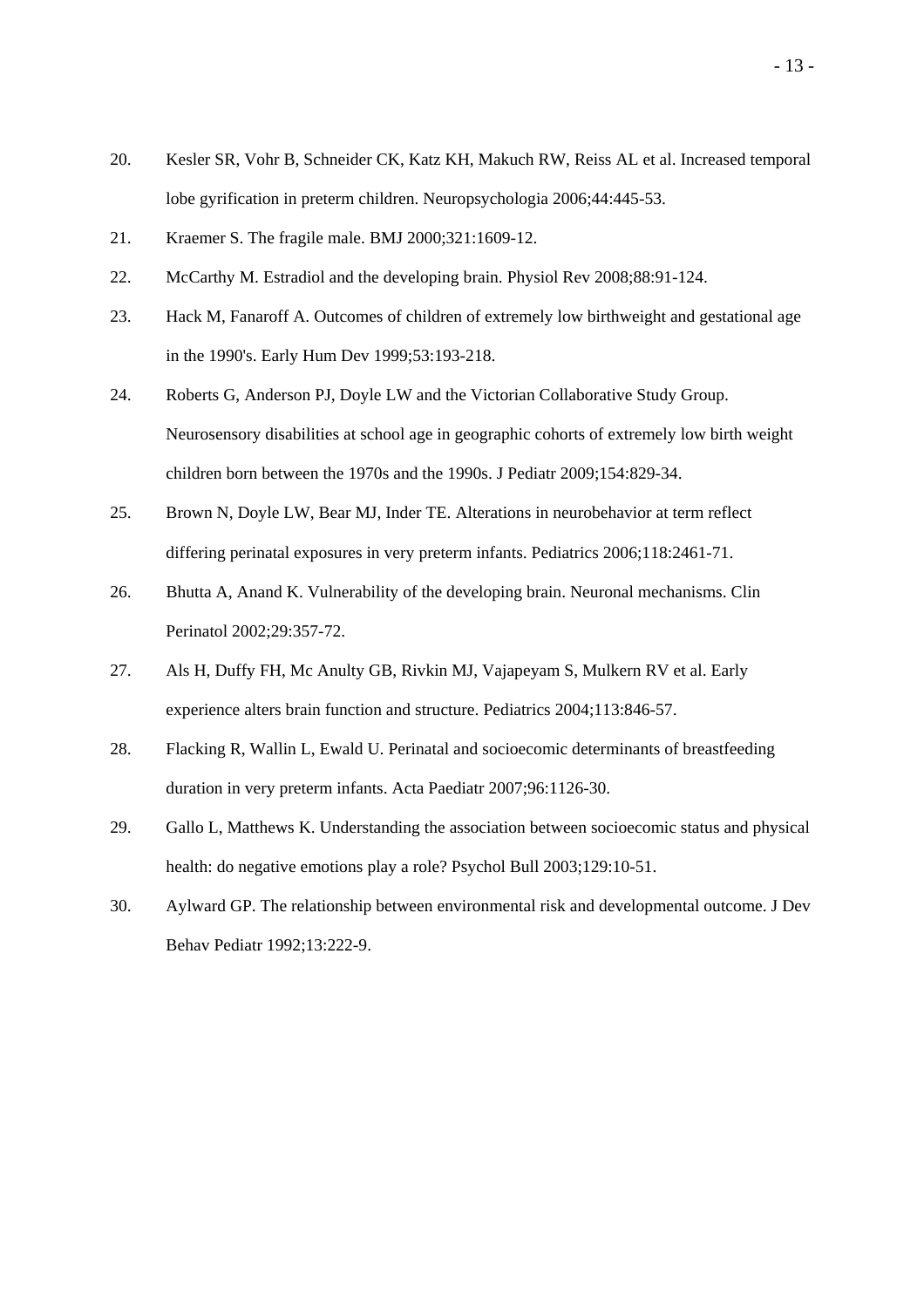**Table 1: Results obtained with the Brunet-Lezine Revised-test for the study population and the reference sample.** 

|               | Very preterm children | <b>Calibration sample</b> | p      |
|---------------|-----------------------|---------------------------|--------|
|               | $N = 347$             | $N=57$                    |        |
| Global DQ*    | $96 \pm 13$           | $104 \pm 8$               | < 0.01 |
| Partials DOs* |                       |                           |        |
| Gross motor   | $101 \pm 15$          | $102 \pm 13$              | 0.39   |
| Fine motor    | $95 \pm 14$           | $102 \pm 10$              | < 0.01 |
| Language      | $92 \pm 17$           | $101 \pm 16$              | < 0.01 |
| Sociability   | $101 \pm 16$          | $111 \pm 9$               | < 0.01 |

\*: developmental quotient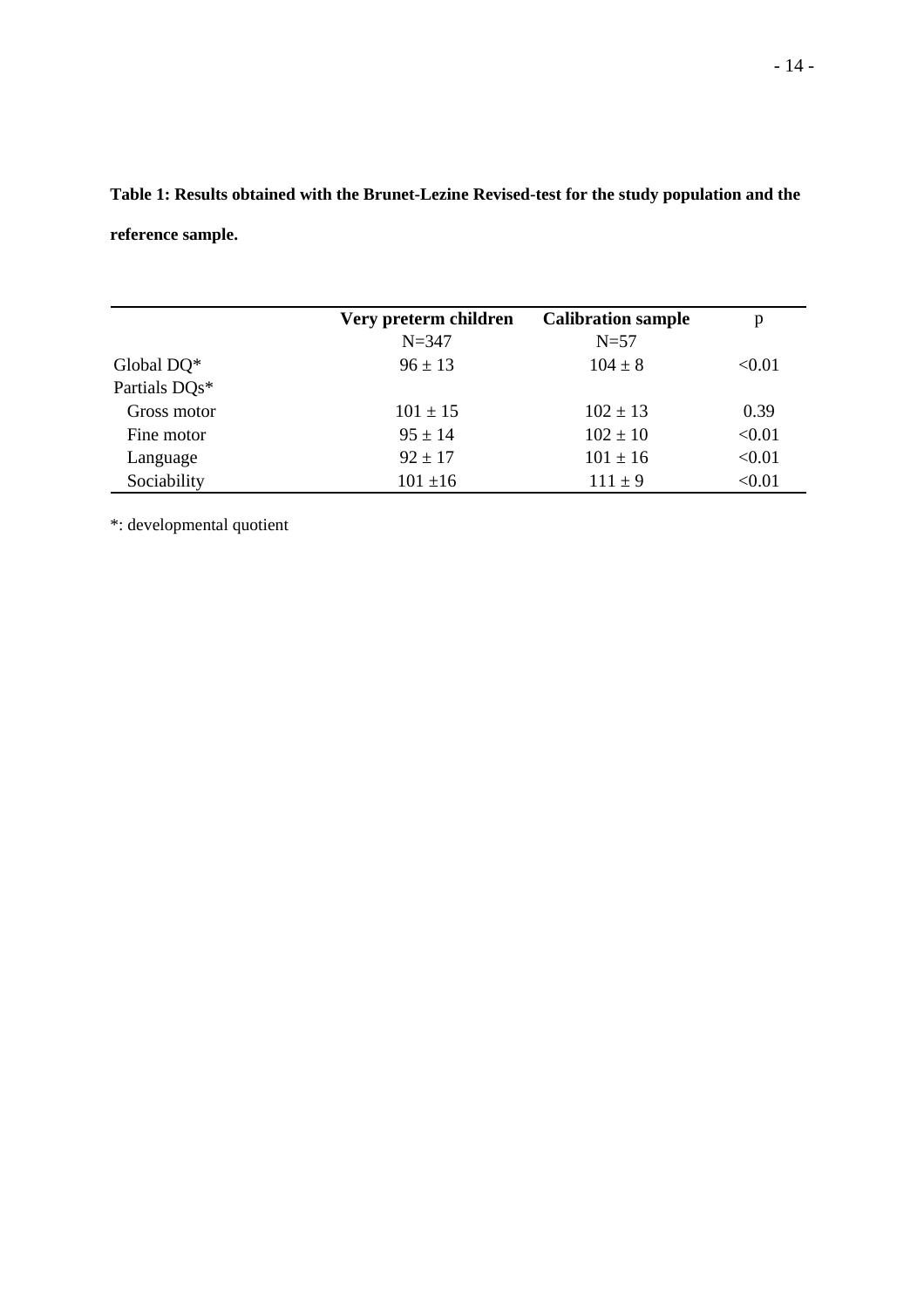|                                           | <b>GLOBAL DQ*</b> |             |           | <b>FINE MOTOR FUNCTION</b> |             |              | <b>LANGUAGE</b><br>$N = 311$ |              |              | <b>SOCIABILITY</b><br>$N = 295$ |             |              |
|-------------------------------------------|-------------------|-------------|-----------|----------------------------|-------------|--------------|------------------------------|--------------|--------------|---------------------------------|-------------|--------------|
|                                           | $N = 295$         |             | $N = 295$ |                            |             |              |                              |              |              |                                 |             |              |
|                                           | Coefficient       | CI 95 %     | p         | Coefficient                | CI 95 %     | $\mathbf{p}$ | Coefficient                  | CI 95 %      | $\mathbf{p}$ | Coefficient                     | CI 95 %     | $\mathbf{p}$ |
| <b>Gestationnal age</b>                   |                   |             |           |                            |             |              |                              |              |              |                                 |             |              |
| 32 weeks                                  |                   |             |           |                            |             |              |                              |              |              |                                 |             |              |
| 30 - 31 weeks                             | $-2$              | $[-6; +1]$  |           | $-1$                       | $[-5; +3]$  |              | $-5$                         | $[-9; -1]$   |              | $-2$                            | $[-6; +2]$  |              |
| 28 - 29 weeks                             | $-3$              | $[-6; +1]$  |           | $-2$                       | $[-7; +2]$  |              | $-5$                         | $[-10; -1]$  |              | $-1$                            | $[-6; +4]$  |              |
| $<$ 28 weeks                              | $-3$              | $[-8; +2]$  | 0.37      | $-1$                       | $[-7; +5]$  | 0.32         | $-4$                         | $[-10; +2]$  | 0.05         | $-1$                            | $[-7; +6]$  | 0.80         |
| <b>Sex</b>                                |                   |             |           |                            |             |              |                              |              |              |                                 |             |              |
| girls                                     |                   |             |           |                            |             |              |                              |              |              |                                 |             |              |
| boys                                      | $-4$              | $[-6; -1]$  | < 0.01    |                            |             |              | $-5$                         | $[-9; -2]$   | < 0.01       | $-5$                            | $[-9; -2]$  | < 0.01       |
| Growth in utero                           |                   |             |           |                            |             |              |                              |              |              |                                 |             |              |
| AGA <sup>+</sup>                          |                   |             |           |                            |             |              |                              |              |              |                                 |             |              |
| $SGA \uparrow$                            |                   |             |           |                            |             |              | $\mbox{-}10$                 | $[-18; -1]$  | 0.02         |                                 |             |              |
| CRIB§ score                               |                   |             |           |                            |             |              |                              |              |              |                                 |             |              |
| $\leq$ 5                                  |                   |             |           |                            |             |              |                              |              |              |                                 |             |              |
| $5 - 10$                                  | $-1$              | $[-6; +4]$  |           | -1                         | $[-4; +7]$  |              |                              |              |              | $-2$                            | $[-9; +4]$  |              |
| >10                                       | $\,8\,$           | $[-3; +19]$ | 0.26      | 6                          | $[-6; +18]$ | 0.57         |                              |              |              | 10                              | $[-4; +23]$ | 0.24         |
| <b>Duration of intubation</b>             |                   |             |           |                            |             |              |                              |              |              |                                 |             |              |
| $<$ 3 days                                |                   |             |           |                            |             |              |                              |              |              |                                 |             |              |
| 3 to 9 days                               | $-4$              | $[-7:0]$    |           | $-5$                       | $[-9; -1]$  |              | $-4$                         | $[-9:0]$     |              | $-7$                            | $[-9:0]$    |              |
| $> 9$ days                                | $-11$             | $[-17; -5]$ | < 0.01    | $-11$                      | $[-17; -4]$ | < 0.01       | $-8$                         | $[-14; -1]$  | 0.02         | $-12$                           | $[-19; -4]$ | < 0.01       |
| <b>Postnatal Corticosteroids</b>          |                   |             |           |                            |             |              |                              |              |              |                                 |             |              |
| No                                        |                   |             |           |                            |             |              |                              |              |              |                                 |             |              |
| Yes                                       | $-2$              | $[-8; +4]$  | 0.46      |                            |             |              |                              |              |              | $-1$                            | $[-7; +8]$  | 0.86         |
| Severe ultrasound abnormalities           |                   |             |           |                            |             |              |                              |              |              |                                 |             |              |
| No                                        |                   |             |           |                            |             |              |                              |              |              |                                 |             |              |
| Yes                                       | $-2$              | $[-10; +6]$ | 0.61      |                            |             |              |                              |              |              | $-2$                            | $[-9; +12]$ | 0.78         |
| <b>Breastfeeding at discharge</b>         |                   |             |           |                            |             |              |                              |              |              |                                 |             |              |
| No                                        |                   |             |           |                            |             |              |                              |              |              |                                 |             |              |
| Yes                                       | $\overline{2}$    | $[-2; +5]$  | 0.30      | 3                          | $[-1; +7]$  | 0.11         | $\overline{2}$               | $[-3; +6]$   | 0.44         | $\mathbf{0}$                    | $[-4; +5]$  | 0.86         |
| <b>Highest parental educational level</b> |                   |             |           |                            |             |              |                              |              |              |                                 |             |              |
| Beyond high school diploma                |                   |             |           |                            |             |              |                              |              |              |                                 |             |              |
| High school diploma or less               | $-6$              | $[-10; -2]$ | < 0.01    | $-4$                       | $[-8:0]$    | 0.07         | $-9$                         | $[-13; -4]$  | < 0.01       | $-7$                            | $[-12; -3]$ | < 0.01       |
| <b>Highest parental occupation</b>        |                   |             |           |                            |             |              |                              |              |              |                                 |             |              |
| Intellectual or intermediate              |                   |             |           |                            |             |              |                              |              |              |                                 |             |              |
| Employee, worker                          | $-5$              | $[-9; -2]$  |           | $-5$                       | $[-9; -1]$  |              | $-7$                         | $[-12; -3]$  |              | $-3$                            | $[-8; +1]$  |              |
| Unemployed                                | $-12$             | $[-17; -5]$ | < 0.01    | $-11$                      | $[-17; -4]$ | < 0.01       | $-18$                        | $[-25; -10]$ | < 0.01       | $-11$                           | $[-19; -4]$ | 0.01         |
|                                           |                   |             |           |                            |             |              |                              |              |              |                                 |             |              |

**Table 2: Multivariate analysis of the relationship between global DQ\* and separate DQs\* of the variables included (p<0.20 after univariate analysis).** 

\*: developmental quotient; †: appropriate for gestational age; ‡: small for gestational age; §: clinical risk index for babies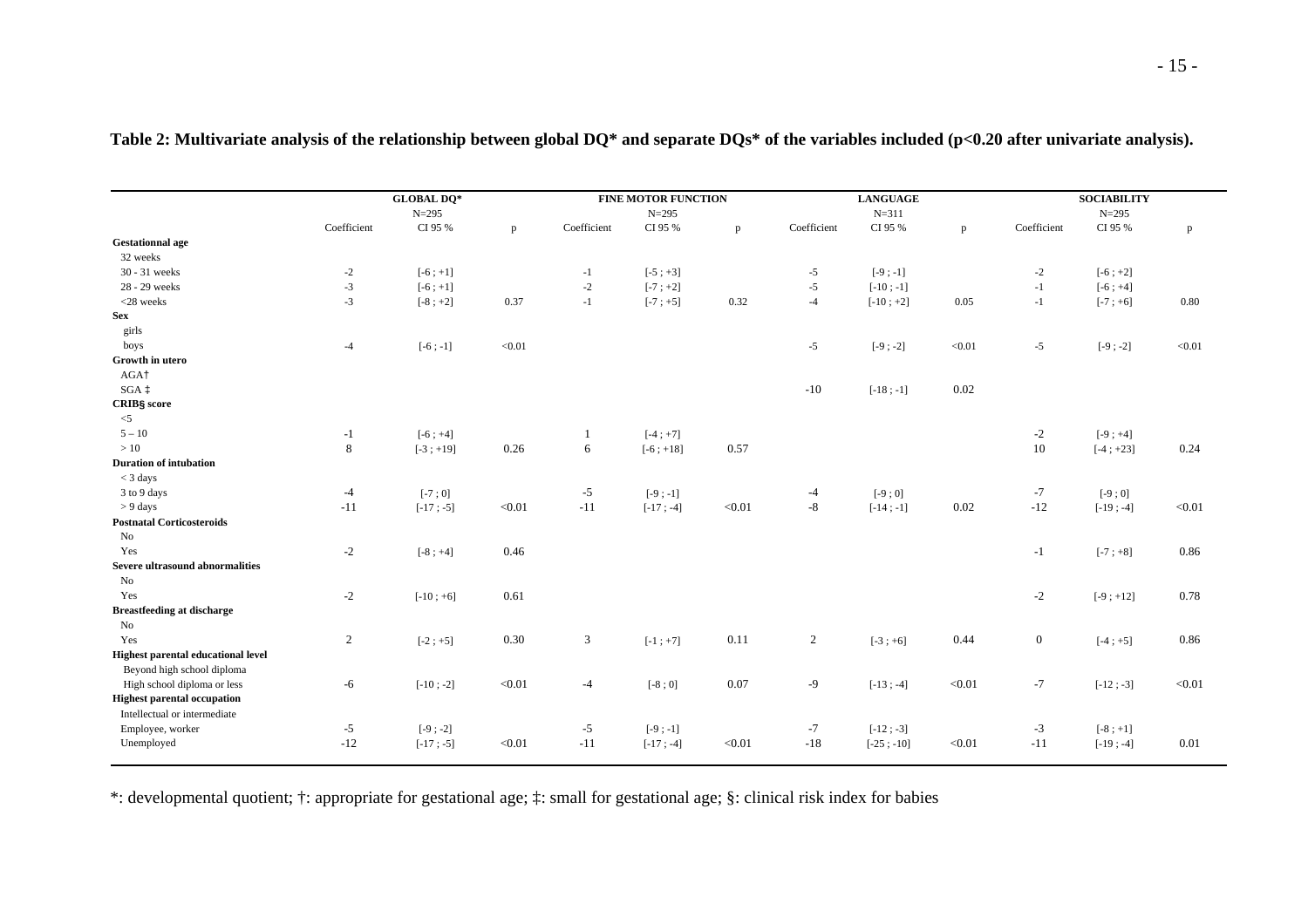**Figure 1: Study population**.